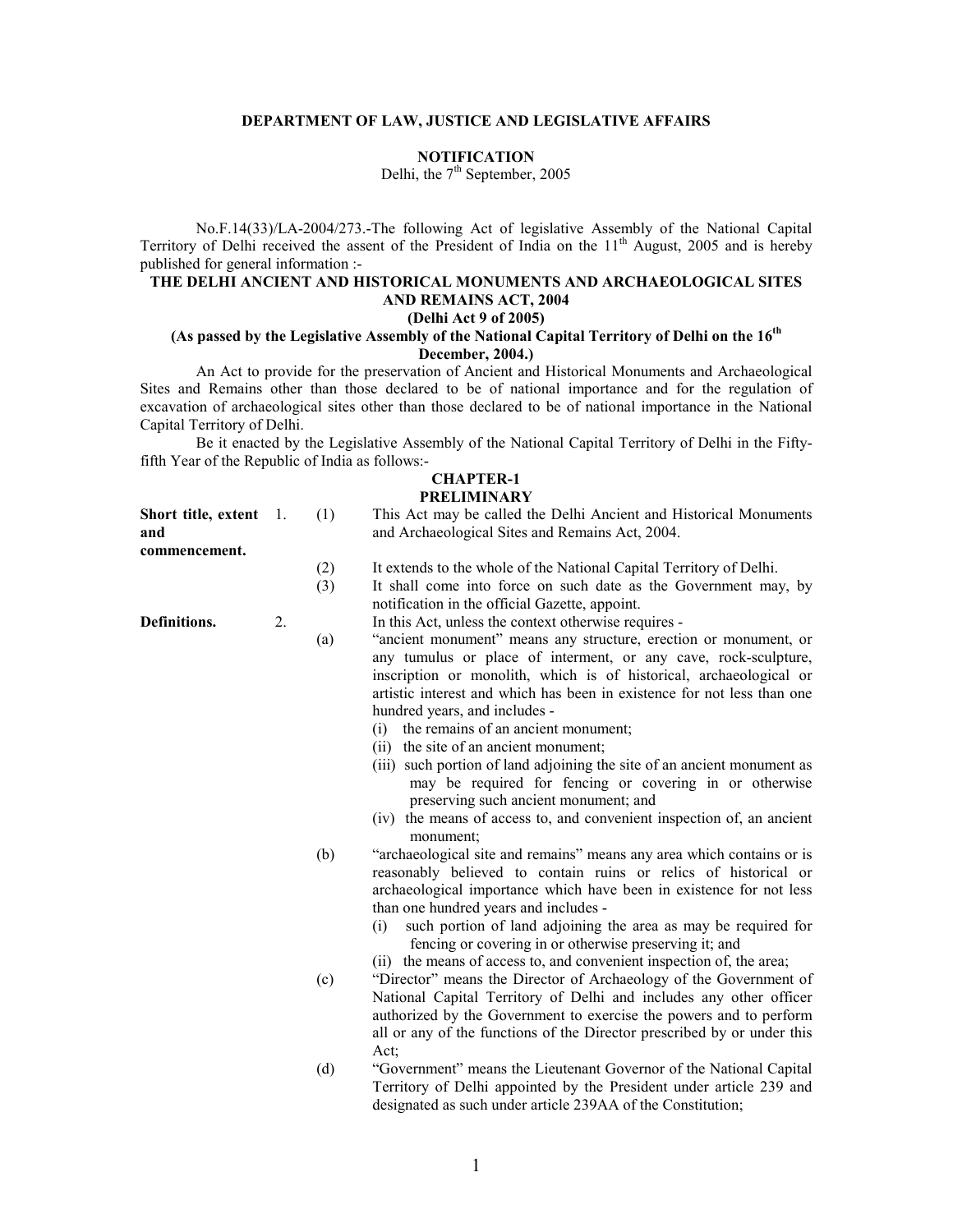- (e) "local authority" means the Municipal Corporation of Delhi, the New Delhi Municipal Council, the Delhi Cantonment Board and the Delhi Development Authority and includes a Gaon Panchayat established under section 151 of the Delhi Land Reforms Act, 1954 (Delhi Act 8 of 1954);
- (f) "maintain" with its grammatical variations and cognate expressions, includes fencing, covering in, repairing, restoring and cleaning of a protected monument and the doing of any act which may be necessary for the purpose of maintaining a protected monument or of securing convenient access thereto;
- (g) "non-living" used in relation to a monument or site means a monument or site which is not being used for any religious or social ceremony, rite, worship or prayer at the time of its declaration as a protected monument or site;
- (h) "owner" includes
	- (i) a joint owner vested with powers of management on behalf of himself and other joint owners and the successors in-title of any such owner; and
	- (ii) a manager or trustee, not being the owner, who has been entrusted with the custody and management of a monument or site and the successor-in-office of any such manager or trustee;
- (i) "prescribed" means prescribed by the rules made under this Act;
- (j) "protected area" means any archaeological site and remains which is declared to be a protected area under this Act;
- (k) "protected monument" means a monument which is declared to be a protected monument under this Act;
- (l) "unauthorized occupation" means the occupation by any person of the monument or archaeological site and remains without authority for such occupation, and includes the continuance in occupation by any person of the monument or archaeological site and remains after the authority under which he was allowed to occupy the premises has expired or has been terminated for any reason whatsoever.
	- 3. Nothing in this Act shall apply to protected areas and protected monuments as defined in clauses (i) and (j) respectively of section 2 of the Ancient Monuments and Archaeological Sites and Remains Act, 1958 (Central Act 24 of 1958).

# CHAPTER-II

### PROTECTED MONUMENTS

4. (1) Where the Government is of the opinion that it is necessary to protect against destruction, injury, alteration, mutilation, defacement, removal, dispersion or falling into decay and for preservation any - (a) monument;

(b) archaeological site and remains;

 It may, by notification in the official Gazette, give two months' notice of its intention to declare such monument to be a protected monument or such archaeological site and remains to be a protected area, as the case may be, and a copy of every such notification shall be affixed in a conspicuous place on or near the monument or site and remains, as the case may be.

- (2) Any person interested in any such monument or archaeological site and remains may, within two months after the issue of the notification under sub-section(1), object to the declaration of the monument to be a protected monument or the archaeological site and remains to be a protected area, as the case may be.
- (3) On the expiry of the said period of two months, the Government

Power of Government to declare monument to be protected monument and

archaeological site and remains to be protected area.

Application of 3.

the Act.

2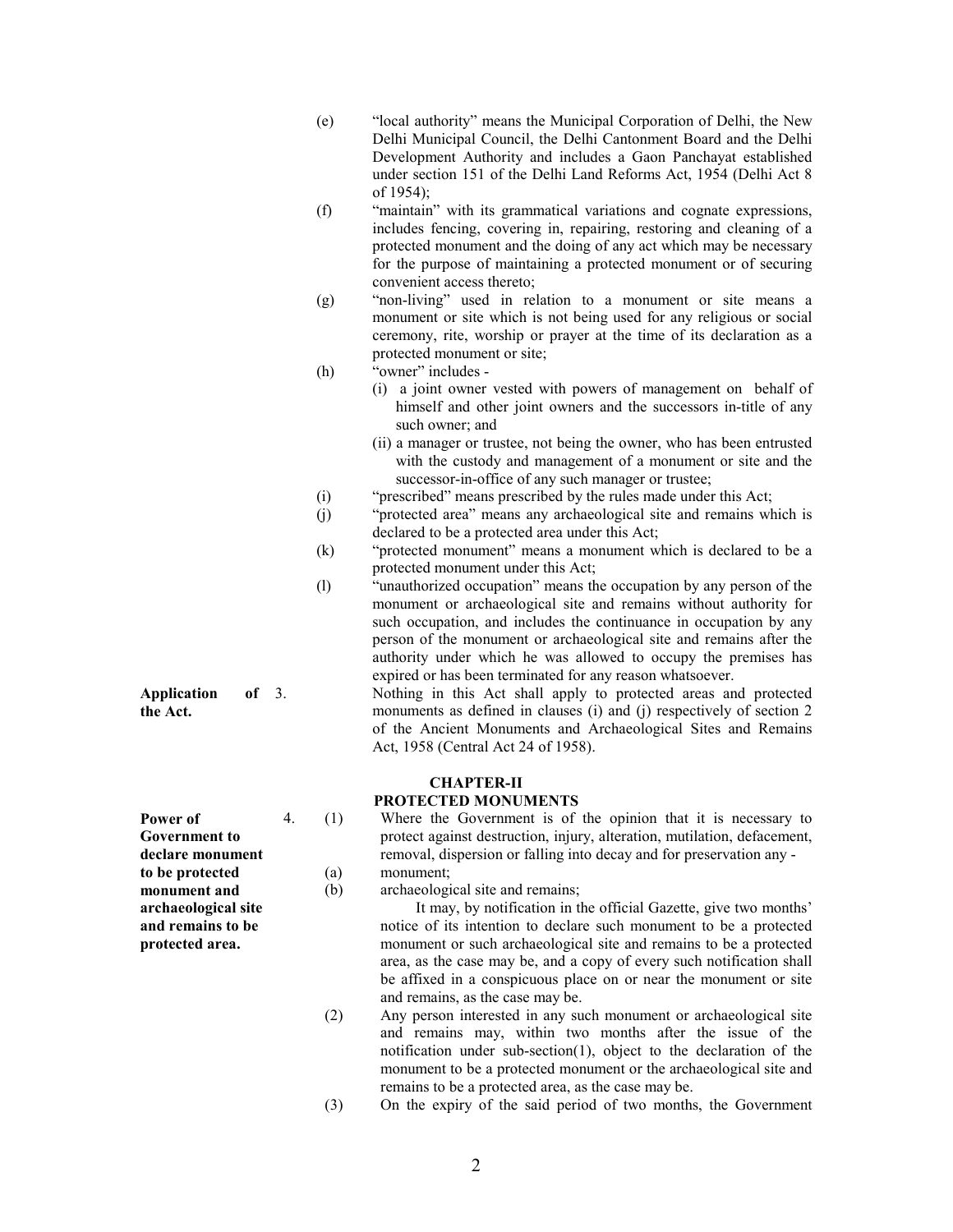may, after considering the objections, if any, received by it, declare by notification in the official Gazette, the monument to be a protected monument or the archaeological site and remains to be a protected area, as the case may be.

- (4) A notification published under this section shall, unless and until withdrawn, be conclusive evidence of the fact that the monument or the archaeological site and remains to which it relates, is a protected monument or a protected area, as the case may be.
- 5. (1) The Director may, with the prior approval of the Government, purchase, or take a lease of or accept a gift or bequeath of, any protected monument. Acquisition of right of protected monument.
	- (2) Where a protected monument is without an owner, the Director may, by issuing a notification in the official Gazette assume the guardianship of the monument.
	- (3) The owner of any protected monument, by a written instrument, constitute the Director to guardian of the monument, and the Director may, with the approval of the Government accept such guardianship.
	- (4) When the Director has accepted the guardianship of a protected monument under sub-section (3), the owner shall, except as expressly provided in this Act, have the same estate right, title and interest in and to the monument as if the Director had not been constituted a guardian thereof.
	- (5) When the Director has accepted the guardianship of a protected monument under sub-section (3), the provisions of this Act relating to agreements entered into under section 6 shall apply to the written agreement referred to in the said sub-section.
	- (6) Nothing in this section shall affect the use of any protected monument for customary religious observances in case the monument is under religious use.
	- 6. (1) The Director may, with the approval of the Government, propose to the owner of a protected monument to enter into an agreement with the Government within a specified period for the maintenance of the monument.
		- (2) An agreement under this section may provide for all or any of the following matters, namely:-
		- (a) the maintenance of the monument;
		- (b) the custody of the monument and the duties of any person who may be employed to watch it;
		- (c) the restriction of the owner's right
			- (i) to use the monument for any purpose;
			- (ii) to charge any fee for entry into, or inspection of the monument;
			- (iii) to destroy, damage, remove, alter or deface the monument; or
			- (iv) to build on or near the site of the monument within a radius upto fifty metres;
		- (d) the facilities of access to be permitted to the public or any section thereof and to the Director and to the person deputed by the owner or the Director to inspect or maintain the monument;
		- (e) the notice to be given to the Government in case the land on which the monument is located or any adjoining land is offered for sale by the owner, and the right to be reserved to the Government, to purchase such land, at its market value;
		- (f) the payment of any expenses incurred by the owner or by the Government in connection with the maintenance of the monument;
		- (g) the proprietary or other rights which are to vest in the Government in respect of the monument when any expenses are incurred by the

Maintenance of protected monument by

agreement.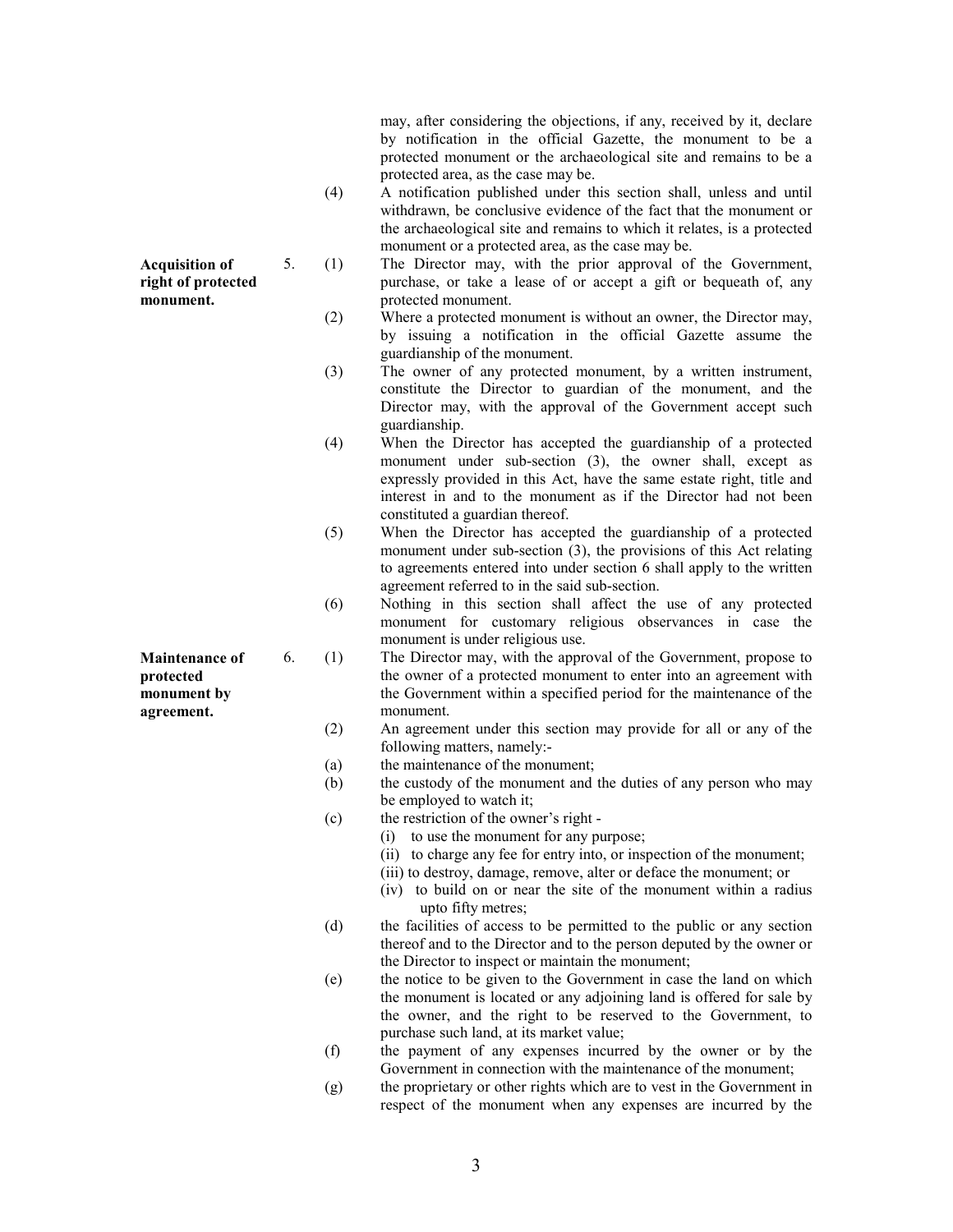Government in connection with the maintenance of the monument;

- (h) the appointment of any authority to decide any dispute arising out of the agreement; and
- (i) any matter related to the maintenance of the monument which is a proper subject of agreement between the owner and the Government.
- (3) The terms of agreement under this section may be altered, if necessary, with the approval of the Government and with the consent, in writing, of the owner provided that it serves the purpose of preserving the monument better.
- (4) The Government or the owner may, at any time after the expiration of ten years from the date of execution of an agreement under this section, terminate it on giving six months' notice in writing to the other party:

 Provided that where the agreement is terminated by the owner, he shall pay to the Government the expenses, if any incurred by it on its maintenance.

- (5) The agreement under this section shall be binding on any person claiming to be owner of the monument to which it relates, from through or under a party by whom or on whose behalf the agreement was executed.
- 7. (1) If the owner of a protected monument is unable by reason of infancy or other disability, to act for himself, the person legally competent to act on his behalf may exercise the powers conferred upon an owner by section 6.
	- (2) In the case of protected monument which is a village property, the Panchayat for the village where such property vests in the Panchayat or where such property does not vest in a Panchayat, any village officer exercising powers of management over such property may exercise the powers conferred upon an owner by section 6.
	- (3) Nothing in this section shall be deemed to empower any person not being of the same religion as the person on whose behalf he is acting to make or execute an agreement relating to a living, that it is to say a functional protected monument which or any part of which is regularly used every year for religious worship or observances of that religion at the time of its protection.
	- 8. (1) If any owner or other person, competent to enter into an agreement under section 6 for the maintenance of a protected monument, refuses, or fails to enter into such an agreement when proposed to him by the Director, and if any endowment has been created for the purpose of keeping such monument in good repair or for that purpose among others, the Government may institute a suit in the court of the District Judge, Delhi, or if the estimated cost of repairing the monument does not exceed twenty thousand rupees, may make an application to the District Judge, Delhi for the proper application of such endowment or part thereof.
		- (2) On the hearing of an application made under sub-section (1), the District Judge, Delhi may summon and examine the owner and any person whose evidence appears to him to be necessary, and may pass an order for the proper application of the endowment or any part thereof, and any such order shall be executed as if it were a decree of a civil court.
- Failure or refusal 9. (1) If any owner or other person competent to enter into an agreement under section 6 for the maintenance of a protected monument refuses or fails to enter into such an agreement, the Government may make an order providing for all or any of the matters specified in subsection (2) of section 6, and such order shall be binding on the owner

When owners are under disability or when it is a village property.

Application for endowment to repair a protected monument.

$$
f_{\rm{max}}
$$

to enter into agreement.

4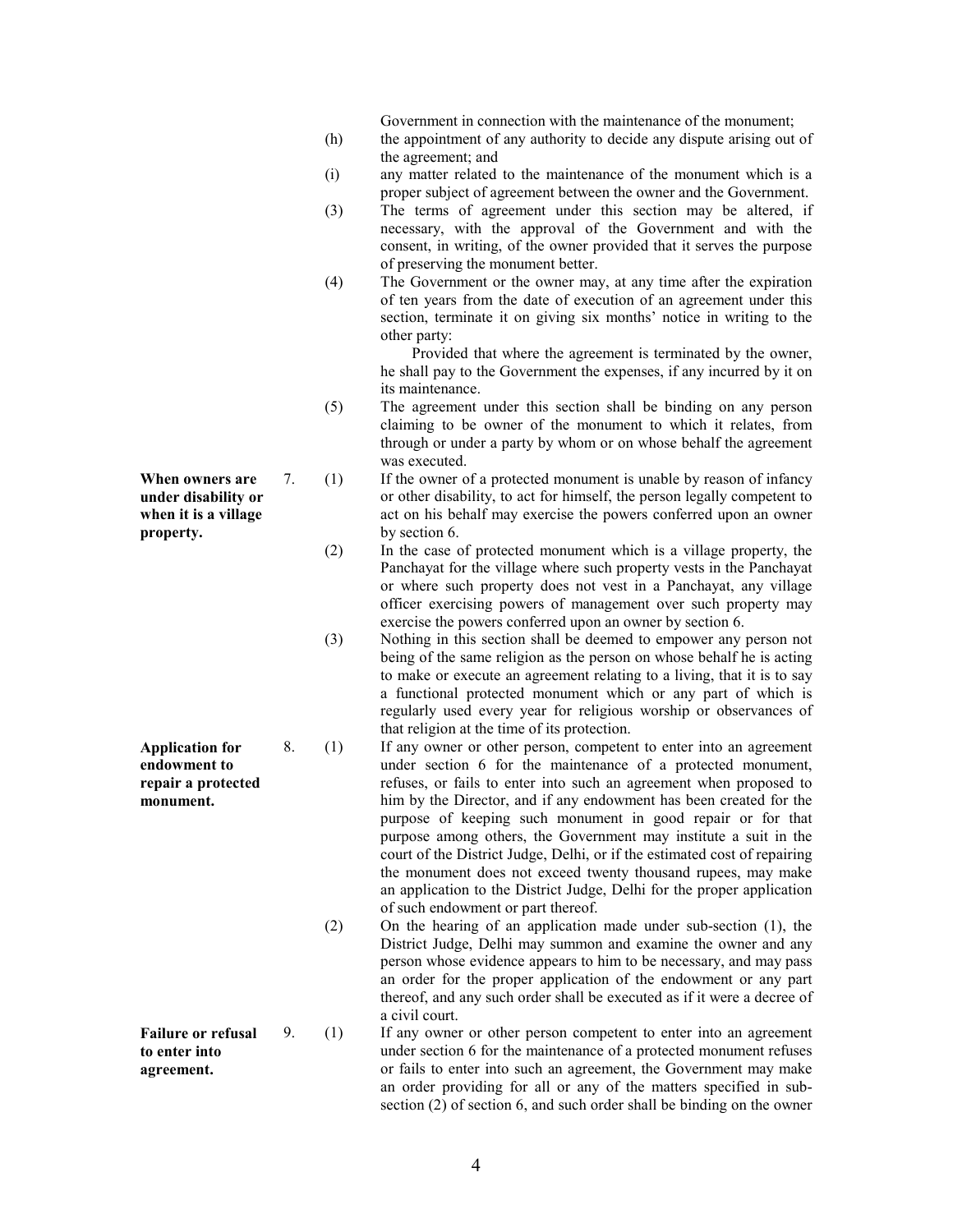or such other person and on every person claiming title to the monument from, through or under, the owner or such other person.

- (2) Where an order made under sub-section (1) provides that the monument shall be maintained by the owner or other person competent to enter into an agreement, all reasonable expenses for the maintenance of the monument shall be payable by the Government.
- (3) No order under sub-section (1) shall be made unless owner or other person has been given an opportunity of making a representation, in writing, against the proposed order.
- 10. (1) If the Director apprehends that the owner or the occupier of a protected monument intends to destroy, remove, alter, mutilate, deface, imperil or misuse the monument or to build on or near the site thereof in contravention of the terms of an agreement under section 6, the Director may, after giving the owner or the occupier an opportunity of making a representation against the proposed action in writing, make an order prohibiting any such contravention of the agreement:

 Provided that no such opportunity may be given in a case where the Director, for reasons to be recorded in writing, is satisfied that it is not expedient or practicable to do so.

- (2) Any person aggrieved by an order under this section may appeal to the Government within such time and in such manner as may be prescribed in this behalf and the decision of the Government in this regard shall be final.
- 11. (1) If an owner or other person who is bound by an agreement for the maintenance of a monument under section 6 refuses or fails, within such reasonable time as the Director may decide, to do any act which in the opinion of the Director may authorize any person to do any such act, and the owner or other person shall be liable to pay the expenses as the owner or the other person may be liable to pay under the agreement.
	- (2) If any dispute arises regarding the amount of expenses payable by the owner or other person under sub-section (1), it shall be referred to the Government whose decision shall be final.
- 12. Every person who purchases at a sale, for arrears of land revenue or any other public demand, any land on which is situated a monument, in respect of which an instrument has been executed by the owner for the time being under section 5 or section 6, and every person claiming any right, title or interest to or in a monument from, through or under an owner who executed any such instrument, shall be bound by such instrument.

13. If the Government apprehends that a protected monument is in danger of being destroyed, injured, misused, or allowed to fall into decay, it may acquire the protected monument under the provision of the Land Acquisition Act, 1894 (1 of 1894), as if the maintenance of protected monument were a public purpose within the meaning of that Act.

- 14. (1) The Government shall maintain every monument which has been acquired under section 13 or in respect of which any of the rights mentioned in section 5 have been acquired.
	- (2) When the Director has accepted the guardianship of a protected monument, under section 5, he shall, for the purpose of maintaining such monument have access to the monument at all reasonable times, by himself and by his agents, subordinates and workmen, for

Power to make order prohibiting contravention of agreement.

Enforcement of an agreement.

Purchasers at certain sales and persons claiming through owner bound by instrument executed by owner. **Compulsory** acquisition of a protected monument.

Maintenance of certain protected monuments.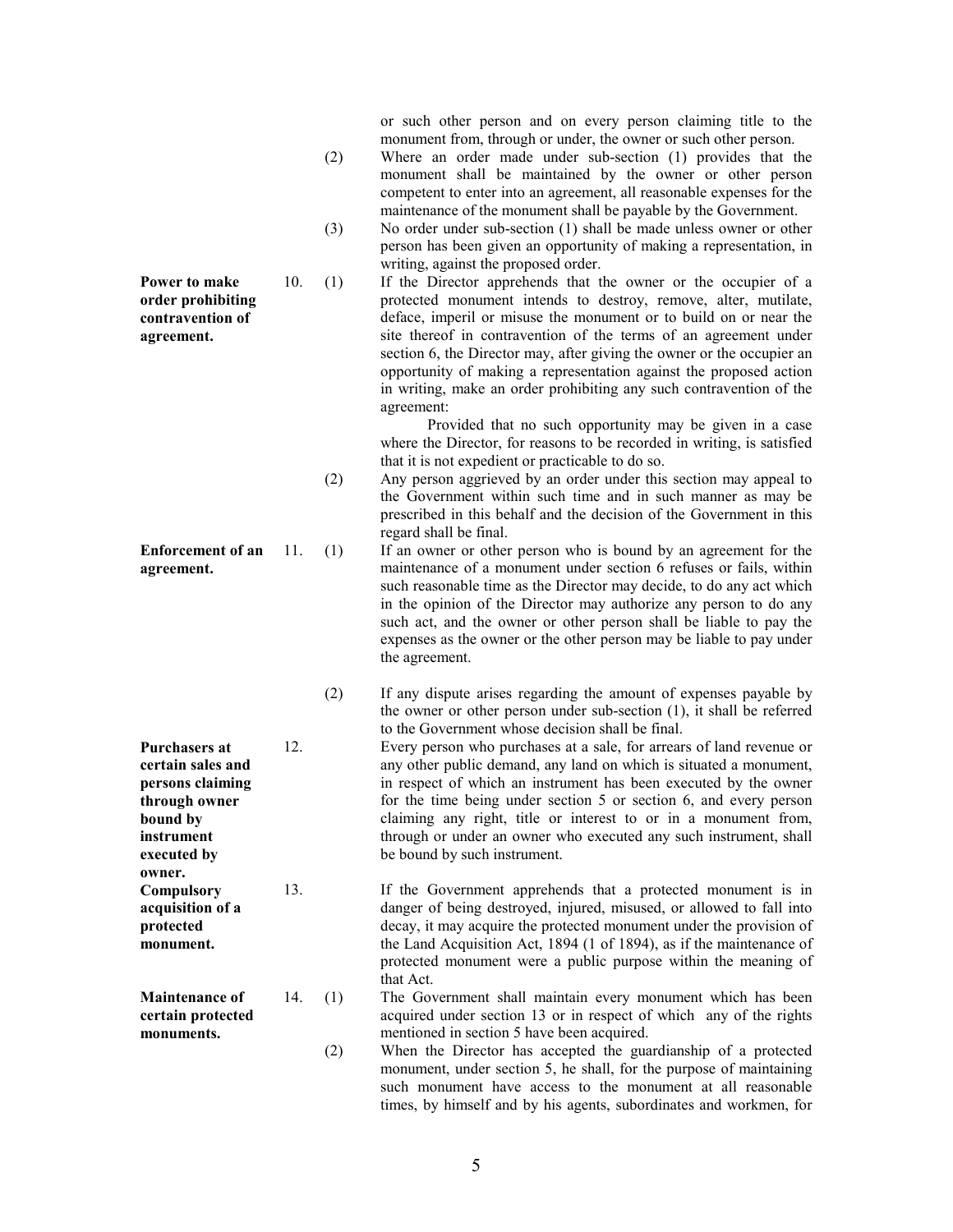| <b>Voluntary</b><br>contributions.                                                        | 15. |            | bringing such material and doing such acts as he may consider<br>necessary or desirable for the maintenance thereof.<br>The Director may receive voluntary contributions towards the cost of<br>maintaining a protected monument and may give such general or<br>special orders or directions as he considers necessary for the<br>management and applications of the contributions so received by<br>him:                                                                                                                                                                                                                                                                                                                                                  |
|-------------------------------------------------------------------------------------------|-----|------------|-------------------------------------------------------------------------------------------------------------------------------------------------------------------------------------------------------------------------------------------------------------------------------------------------------------------------------------------------------------------------------------------------------------------------------------------------------------------------------------------------------------------------------------------------------------------------------------------------------------------------------------------------------------------------------------------------------------------------------------------------------------|
| <b>Protection of</b><br>places of worship<br>from misuse,<br>pollution or<br>desecration. | 16. | (1)<br>(2) | Provided that no contribution received under this section shall<br>be applied to any purpose other than the purpose for which it was<br>contributed without the consent, in writing, of the donor.<br>A protected monument maintained by the Government under this<br>Act which is a place of worship under active religious use, shall not<br>be used for any purpose inconsistent with its character.<br>Where the Government has acquired a protected monument under<br>section 13, or has purchased, or taken a lease or accepted a gift or<br>bequest or assumed guardianship of, a protected monument under<br>section 5, and such monument or any part thereof is actually used<br>every year for religious worship or observances by any community, |
|                                                                                           |     | (a)        | the Director shall make due provision for the protection of such<br>monument, or part thereof, from pollution or desecration -<br>by prohibiting the entry therein except in accordance with the<br>conditions prescribed with the concurrence of the persons, if any, in<br>charge of the said monument or part thereof, and connected with any<br>religious practice or observances in relation thereto, of any person<br>not entitled to enter by religious usages of the community by which                                                                                                                                                                                                                                                             |
| <b>Prohibited area</b><br>and regulated<br>area.                                          | 17. | (b)        | the monument or part thereof is used, or<br>by taking such other action as he may think necessary in this behalf.<br>An area up to fifty meters from the protected limits of monument<br>shall be declared as prohibited area for any construction and mining<br>activities near or adjoining protected monuments and further beyond<br>it up to one hundred meters as regulated area in which construction<br>and mining activities can be undertaken only after getting permission<br>of the Government and further subject to any rules made under this                                                                                                                                                                                                  |
| Preservation<br>amenities of<br>protected<br>monuments.                                   | 18. | (1)        | Act.<br>If the Government is of opinion that for the purpose of preserving<br>the reasonable amenities of any protected monument, it is necessary<br>so to do, the Government may, subject to the provisions of this<br>section, by notification in the official Gazette, in respect of any area<br>comprising or adjacent to the site of such monument, specified in<br>such notification (hereinafter referred to as "the controlled area") -                                                                                                                                                                                                                                                                                                             |
|                                                                                           |     | (a)        | prohibit or restrict the construction, erection or execution of<br>building, structure and other work within the controlled area, or the<br>alteration or extension of any such building, structure, or work in<br>such manner as to materially affect their external appearance;                                                                                                                                                                                                                                                                                                                                                                                                                                                                           |
|                                                                                           |     | (b)        | prescribe the position, height, site, materials, colour and screening<br>and otherwise regulate the external appearance of buildings,<br>structures and other work within the controlled area;                                                                                                                                                                                                                                                                                                                                                                                                                                                                                                                                                              |
|                                                                                           |     | (c)        | require any local authority -<br>(i) to construct any approach road to any protected monument; or<br>to demolish any public convenience vesting in it, that<br>is to<br>(i)<br>say, a latrine, urinal, dustbin, rubbish dump and the like,<br>located close to or in the vicinity of any protected monument;                                                                                                                                                                                                                                                                                                                                                                                                                                                |
|                                                                                           |     | (d)        | otherwise restrict the use of the land within the controlled area;                                                                                                                                                                                                                                                                                                                                                                                                                                                                                                                                                                                                                                                                                          |
|                                                                                           |     | (e)        | otherwise restrict the use of the land within the controlled area to<br>such extent as is necessary for the purpose of preserving the                                                                                                                                                                                                                                                                                                                                                                                                                                                                                                                                                                                                                       |

the purpose of inspecting the monument, and for the purpose of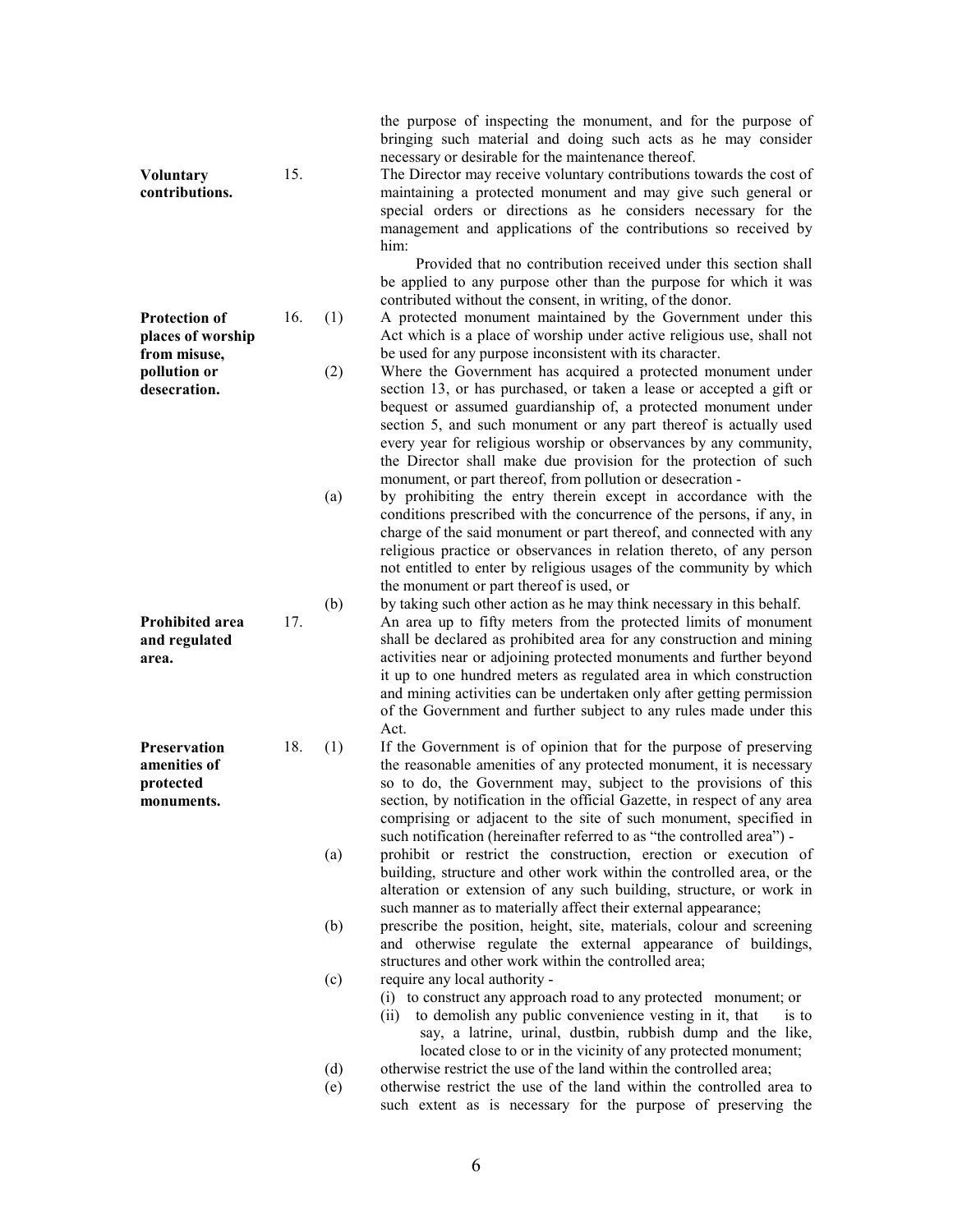reasonable amenities of the protected monument; and

- (f) provide for such matters as appear to the Government to be incidental to or consequential on the foregoing provisions of this section, or to be necessary for giving effect to those provisions.
- (2) Not less than forty five days before issuing a notification under subsection (1), the Government shall cause to be published in the official Gazette, in the controlled area, and in the village and at the headquarters of the Tehsil in which the controlled area is situated, a notification to the effect that those who wish to make any objection to the issue of such a notification under sub-section (1), may submit their objections in writing to the Government or appear before any officer duly authorized in that behalf, to hear objections on behalf of the Government, within one month of the publication of the notification in the official Gazette or within fifteen days from the date of the publication of the notification in the controlled area, whichever period expires later.
- (3) If on the expiration of the time-limits allowed by sub-section (2) for the filing of objections, no objection has been made, the Government shall proceed at once to issue the notification under sub-section (1) but if any objection has been made, the Government may, after such objection has been considered or heard, as the case may be, either-
- (a) abandon the proposal to issue the notification under sub-section (1); or
- (b) issue the notification under sub-section (1) with such modification, if any, as it thinks fit.
- (4) The decision of the Government on the question of issuing the notification under sub-section (1) shall be final and conclusive.
- (5) Nothing contained in any notification under sub-section (1) shall affect any building, structure or other work or any alteration or extension thereof, if it was constructed, erected or executed before the date when notice of intention to issue such a notification was given under sub-section (2), and for the purpose of this provision, a building, structure, or other work and any alteration on extension thereof shall be deemed to have been constructed, erected or executed before that date -
- (a) if its construction, erection or execution was begun before that date; or
- (b) if, and so far as, its construction, erection, or execution was necessary for the purpose of performing a contract made before that date.
- (6) Any person whose property is injuriously affected by the coming into force of a notification under sub-section (1) shall, subject to the provisions of section 31, be entitled to obtain compensation in respect thereof from the Government.

19. Notwithstanding anything contained in this Act, where the Director is of the opinion that a particular monument which has not been declared a protected monument under this Act is being destroyed either deliberately or otherwise and the same needs to be preserved in the public interest, he shall take such steps as may be necessary to prevent destruction of the monument.

20. (1) If the Government is of the opinion that any persons are in unauthorized occupation of any monument whose ownership rests with the Government and that they should be evicted, the Director shall issue in the manner hereinafter provided a notice in writing calling upon all persons concerned to show cause why an order of eviction should not be made.

Power to prevent destruction of monument.

Issue of notice to show cause for an order of eviction.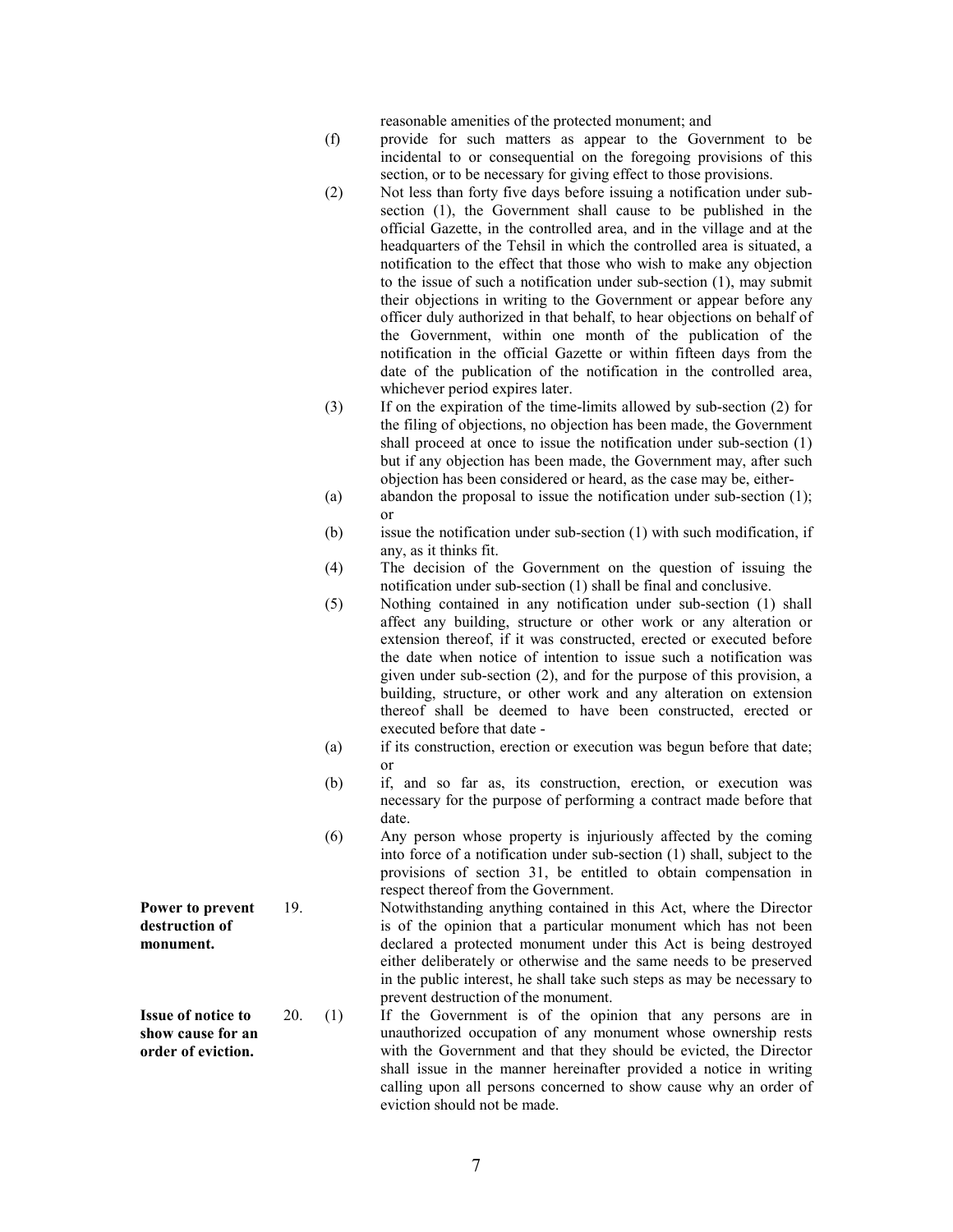- (2) The notice shall-
- (a) specify the grounds on which the order of eviction is proposed to be made; and
- (b) require all persons concerned, that is to say, all persons who are, or may be, in occupation of, or claim any interest in, the monument -
	- (i) to show cause, if any, against the proposed order on or before such date as is specified in the notice, being a date not earlier than seven days from the date of issue thereof; and
	- (ii) to appear before the Director on the date specified in the notice along with the evidence which they intend to produce in support of the cause shown, and also personal hearing, if such hearing is desired.
- (3) The Director shall cause the notice to be served by having it affixed on the outer or some other conspicuous part of the monument and in such other manner as may be prescribed where upon the notice shall be deemed to have been duly given to all persons concerned.
- (4) Where the Director knows or has reason to believe that any persons are in occupation of the monument, then, without prejudice to the provisions of sub-section (3), he shall cause a copy of the notice to be served on every such person by registered post or by delivering or tendering it to that person or in such other manner as may be prescribed.
- 21. (1) If, after considering the cause, if any, shown by any person in pursuance of a notice under section 20 and any evidence produced by him in support of the same and after a personal hearing, if any, given under clause (b) of sub-section (2) of section 20, the Director if satisfied that the monuments are in unauthorized occupation, the Director may make an order of eviction, for reasons to be recorded therein, directing that the monuments shall be vacated on such date as may be specified in the order, by all persons who may be in occupation thereof, and cause a copy of the order to be affixed on the outer door or some other conspicuous part of the monuments.
	- (2) If any person refuses or fails to comply with the order of eviction on or before the date specified in the said order or within fifteen days of the date of its publication under sub-section (1), whichever is later, the Director or any other officer duly authorized by him in this behalf may after the date as specified or after the expiry of the period aforesaid, whichever is later, evict that person from, and take possession of, the monument according to such procedure as may be prescribed and may, for that purpose, use such force as may be necessary.
- 22. (1) Where rights have been acquired by the Government in respect of any monument in the official gazette under this Act by virtue of any sale, lease, gift or will, the Government may by notification, relinquish rights so acquired, to the person who would, for the time being be the owner of the monument, as if such rights had not been acquired.
	- (2) The Director may, with the prior sanction of the Government relinquish the guardianship of a monument which he has assumed under this Act.

Rights of access to a protected 23. Subject to any rules made under this Act, the public shall have a right of access to any protected monument or part thereof.

Eviction of unauthorized occupants.

Relinquishment of Government's rights in a monument.

monument.

8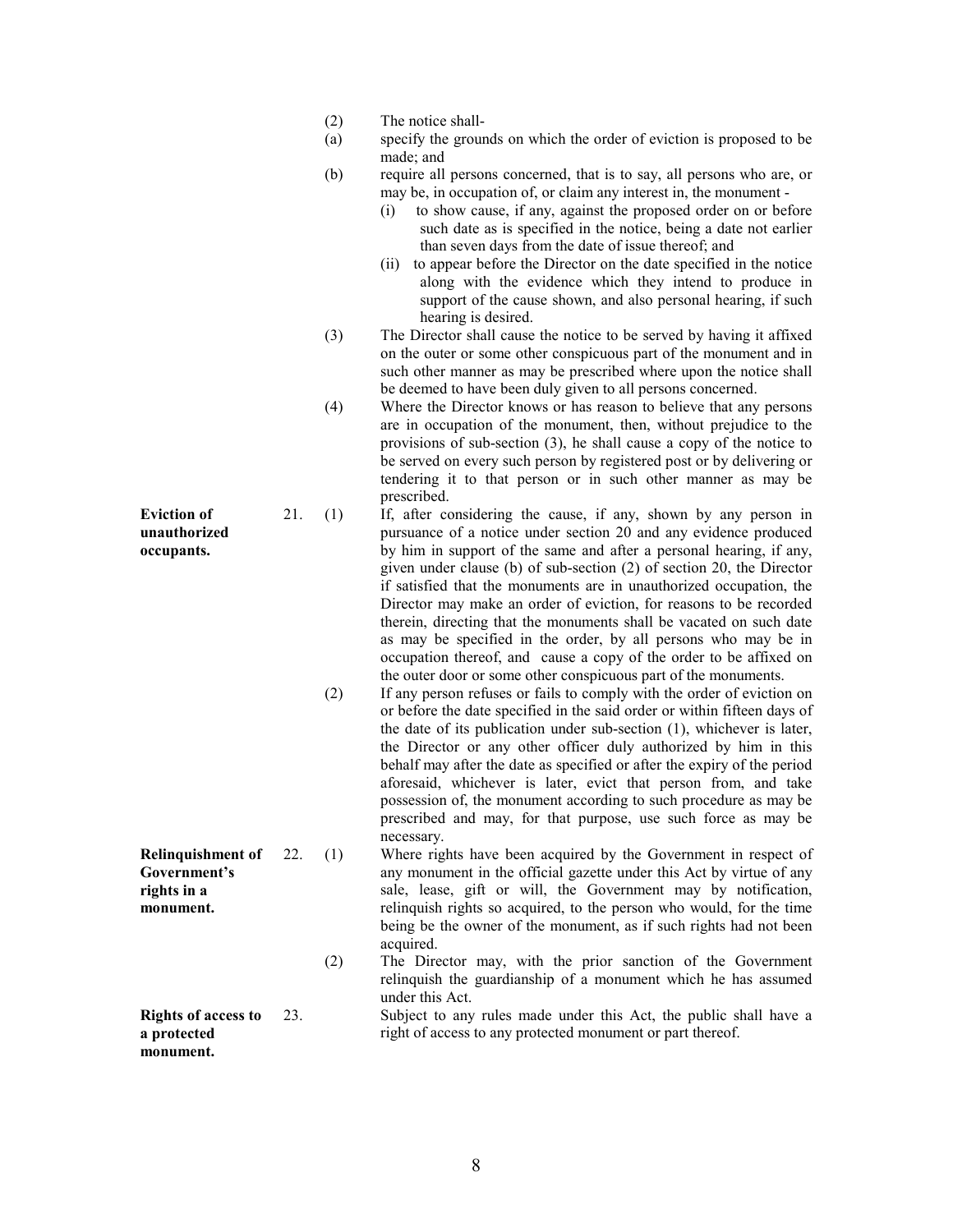Restrictions on enjoyment of property rights in protected areas.

- 
- Power to acquire 25. a protected area.

CHAPTER-III PROTECTED AREAS

24. (1) No person including the owner or occupier of a protected area shall construct any building within the protected area or carry on any mining, quarrying, excavating, blasting or any operation of a like nature in such area, or utilize such area or any part thereof in any other manner without the permission of the Government:

 Provided that nothing in this sub-section shall be deemed to prohibit the use of any such area or part thereof for purpose of cultivation if such cultivation does not involve the digging of not more than one foot of soil from the surface.

 (2) The Government may, by order, direct that any building constructed by any person within a protected area in contravention of the provisions of sub-section (1) shall be removed within a specified period and, if the person refuses or fails to comply with the order, the Director may cause the building to be removed and the person shall be liable to pay the cost of removal.

> If the Government is of opinion that any protected area contains an antiquarian remains, monument or site which is of historical or archaeological value, it may acquire such area under the provisions of the Land Acquisition Act, 1894 (1 of 1894), as if the acquisition were for a public purpose within the meaning of that Act.

### CHAPTER-IV

### ARCHAEOLOGICAL EXCAVATIONS

- Excavations in 26. protected areas. 26. Subject to the provisions of section 24 of the Ancient Monuments and Archaeological Sites and Remains Act, 1958 (24 of 1958), the Director or an officer authorized by him in this behalf or any person holding a licence granted in this behalf (hereinafter referred to as "the licencee") may, after giving notice, in writing to the Deputy Commissioner of the area concerned and the owner enter upon and make excavations in any protected area.
- Excavations in an 27. area other than a protected area. 27. (1) Subject to the provisions of section 24 of the Ancient Monuments and Archaeological Sites and Remains Act, 1958 (24 of 1958), where the Director has reasons to believe that any area, not being a protected area, contains ruins or relics so historical or archaeological importance, he or an officer authorized by him in this behalf may, after giving notice in writing to the Deputy Commissioner of the area concerned and the owner enter upon and make excavations in this area.
	- (2) At the conclusion of the excavation operations, the Director or an officer authorized by him shall give in writing to the owner of the land from where such antiquities have been discovered as to the nature and number of such antiquities.

The antiquity or any other archaeological material discovered at a site, whether located in a protected area or not, will be acquired by the Government.

Where, as a result of any chance discovery or as a result of any unauthorized digging in any area, any antiquities or remains are discovered, the Director, shall as soon as practicable, examine such antiquities and submit a report to the Government in such manner and containing such particulars as may be prescribed.

 (3) Until an order for the compulsory purchase of any such antiquities is made under sub-section (4), the Director shall keep them in such safe custody as he may deem fit after proper documentation.

| Compulsory  |      | 28. | (1) |
|-------------|------|-----|-----|
| acquisition | of   |     |     |
| antiquities | etc. |     |     |
| discovered  |      |     | (2) |
| during      |      |     |     |
| excavation  |      |     |     |
| operations  |      |     |     |

casual digging.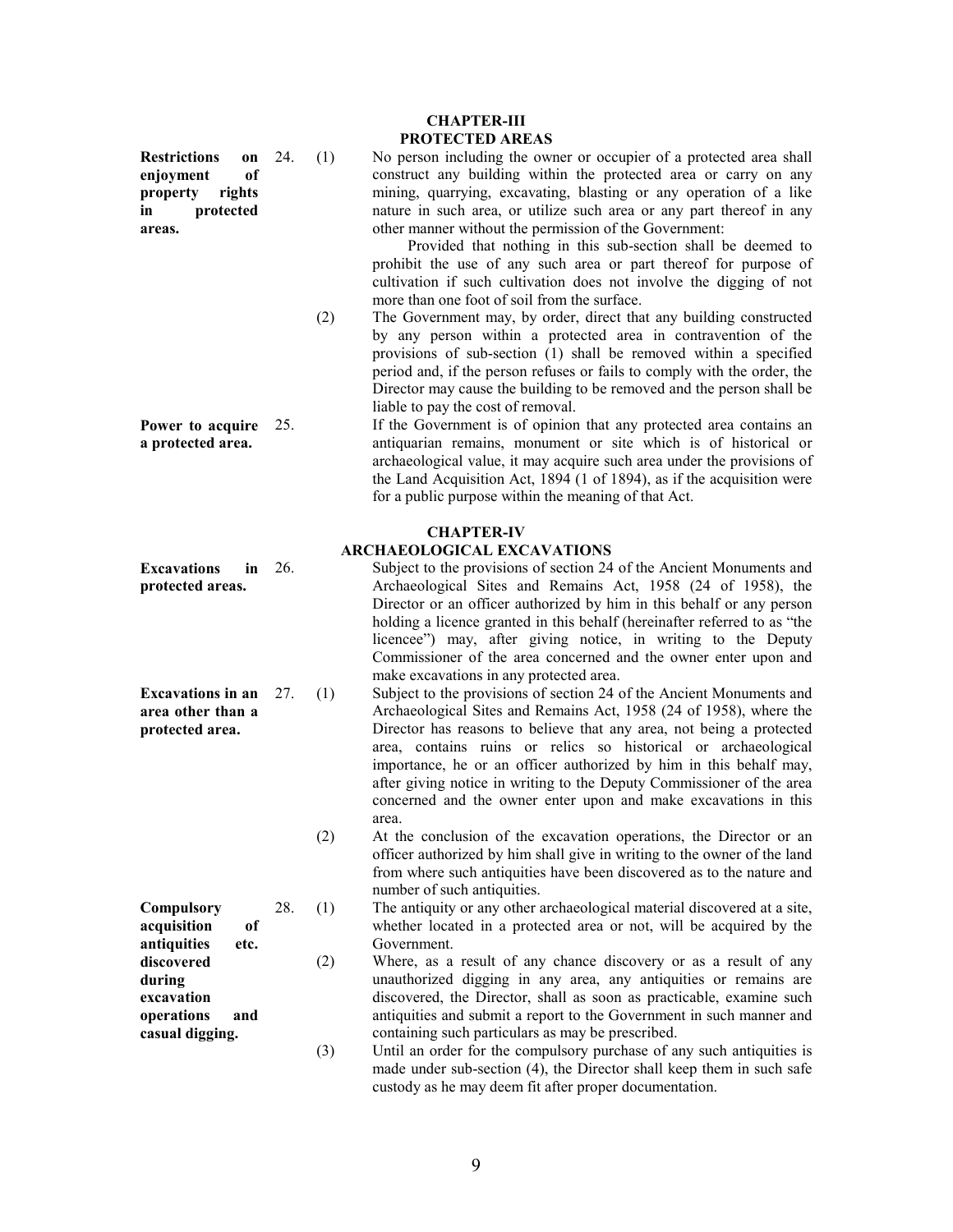- (4) On receipt of a report under sub-section (2), the Government may make an order for the compulsory purchase of any such antiquities.
- (5) When an order for the compulsory purchase of any antiquity or art object is made under sub-section (4), the ownership of such antiquity or art object shall vest in the Government with effect from the date of the order.

### CHAPTER-V PRINCIPLES OF COMPENSATION

29. Any owner or occupier of land who has sustained any loss or damage or any diminution of profits from the land by reason or any entry on, or excavation in, such land or the exercise of any other power conferred by or under this Act shall be paid compensation by the Government for such loss, damage or diminution of profits.

30. The market value of any property which the Government is empowered to purchase at such value under this Act or the compensation to be paid by the Government in respect of anything done under this Act, shall, where any dispute arise in respect of such market value or compensation, be ascertained in the manner provided for in section 3,5,8 to 34, 45 to 47, 51 to 52 of the Land Acquisition Act, 1894 (1 of 1894), so far as they can be made applicable;

> Provided that when making an inquiry under the said Land Acquisition Act, the Deputy Commissioner of the area concerned shall be assisted by two assessors, one of whom shall be person nominated by the Government and the other, a person nominated by the owner or the occupier, or, in case the owner or the occupier fails to nominate an assessor within such time as may be fixed by the Deputy Commissioner of the area concerned in this behalf.

31. (1) No person shall be entitled to compensation in respect of any order issued sub-section (1) of section 18 unless, within three months from the date on which such notification comes into force, or within such further time as the Government may in special circumstances allow, he makes a claim in the prescribed manner.

- (2) A person shall not be entitled to compensation by reason of the fact that any act or thing done or caused to be done by him has been rendered abortive by such notification if, or so far as, the act or thing was done after the date on which the notification was issued, or by reason of the fact that the performance of any contract made by him after that date is prohibited as a result of the notification.
- (3) Where any provision of such notification was, immediately before the notification came into force, already in force by virtue of any other Act, no compensation shall be payable by reason of any property being injuriously affected by that provision of the notification if compensation has been paid or could have been claimed, or was not payable, by reason of that property having been injuriously affected by the provision already in force.
- (4) Where any provision of such notification could, immediately before it came into force have been validly included in a scheme, order, regulation or bye-law, by virtue of any other Act -
- (a) if no compensation would have been payable by reason of the inclusion of that provision in that scheme, order, regulation or byelaw, no compensation shall be payable in respect of that notification; and
- (b) if compensation would have been so payable, the compensation payable in respect of that provision of the notification shall not be greater than the compensation which would have been so payable.

Compensation for loss or damage.

Assessment of market value or compensation.

Special provision 31. as to compensation under section 18.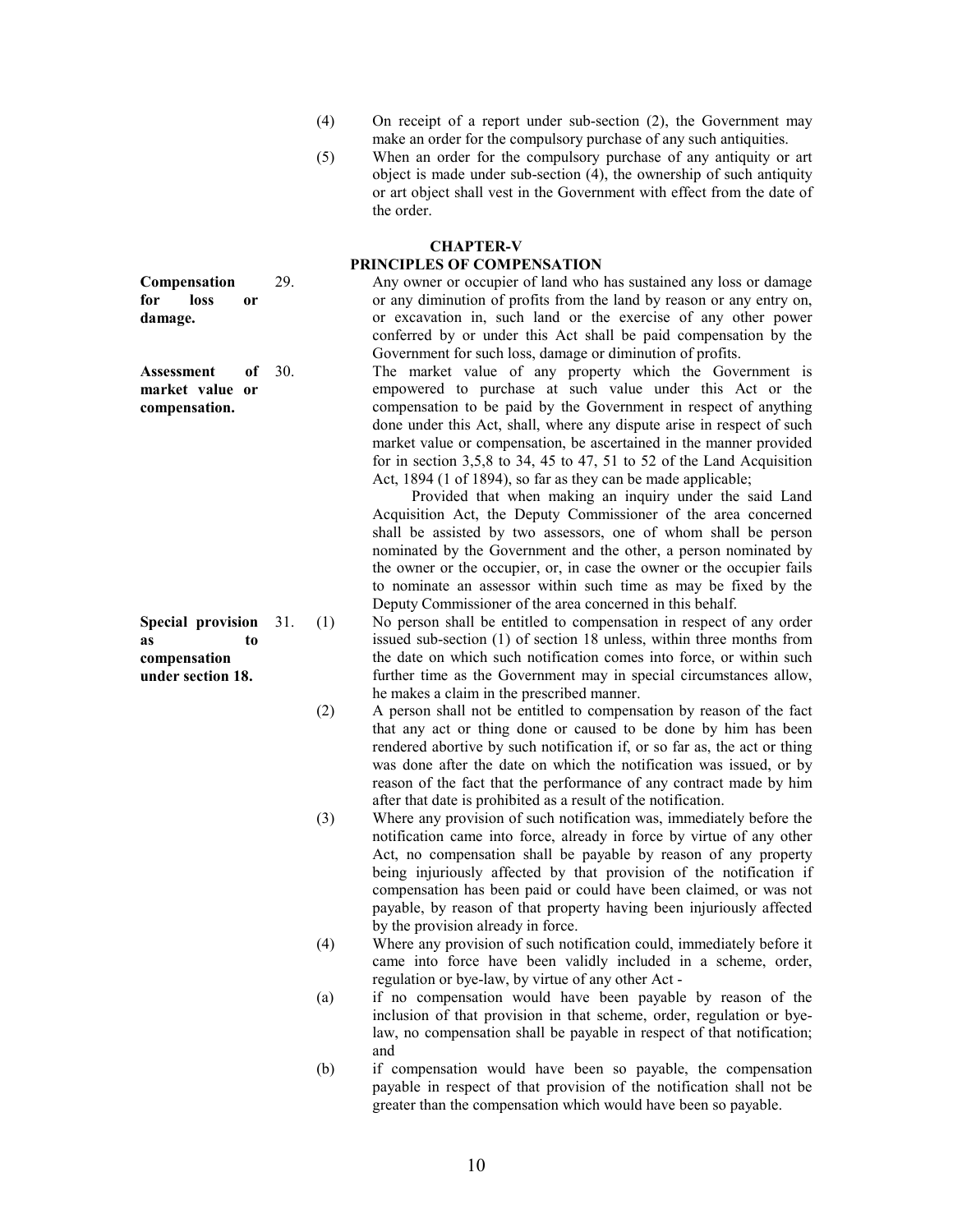(5) The amount of the sum which is to be paid as compensation in respect of such a notification, in case of any dispute, shall be determined in accordance with the provisions of section 31.

#### CHAPTER-VI MISCELLANEOUS

- Delhi Archaeological Council. 32. (1) There shall be constituted an Advisory Council for ancient and historical monuments and archaeological sites and remains of State importance to be called in Delhi Archaeological Advisory Council (hereinafter referred to as the Advisory Council) for the purpose of advising the Government on matters of policy relating to the field of archaeology in the National Capital Territory of Delhi. (2) The Advisory Council shall be constituted by the Government and shall consist of a Chairman who will be Minister of Education, Government of National Capital Territory of Delhi and Director of the Department of Archaeology of the Government of National Capital Territory of Delhi will be Member Secretary and 16 members to be nominated by the Government for a period of two years and further subject to any rules made under this Act. Delegation of 33. power. The Government may, by notification in the official gazette, direct that any powers conferred on it by or under this Act shall, subject to such conditions as may be specified in the direction, be also exercisable by such officer or authority subordinate to the Government as may be specified in the direction. Penalties. 34. (1) Whoever - (i) destroys, removes, injures, alters, adds, deface, imperils or misuse a protected monument, or site and remains; or (ii) being the owner, or the occupier of a protected monument, contravenes an order made under sub-section (1) of section 9 or under sub-section (1) of section 10; or (iii) removes from a protected monument, any sculpture, carving, image, bas-relief, inscription, pillar, brackets, stones, artifacts or other like material or objects; or (iv) does any act in contravention of sub-section (1) of section 24; shall be punishable with imprisonment which may extend to two years or with fine which may extend to fifty thousand rupees, or with both. (2) Any person who contravenes any of the provisions of a notification issued under sub-section (1) of section 18 shall be punishable with fine which may extend to fifty thousand rupees, and if the contravention is continued after conviction, with a further fine which may extend to two hundred and fifty rupees for each day of continued contravention, any if such contravention is continued after the expiry of such period as the Court may determine, the Government shall, in addition, have power to do all such acts as its opinion are necessary for removing so much of the building, structure or work as is not in conformity with such provisions, and any expense incurred by the Government shall be recoverable from the person convicted, as an arrear of land revenue. Compounding of 35. offences. 35. (1) The Director or any person authorized by him by general or special orders in this behalf, may either before or after institution of the proceedings compound any offences made punishable under this Act for such amount as the Government may by notification in the official Gazette, specify in this behalf. (2) Where an offence has been compounded under sub-section (1), the
	- offender, if in custody, shall be discharged and no further proceedings shall be taken against him in respect of such offence.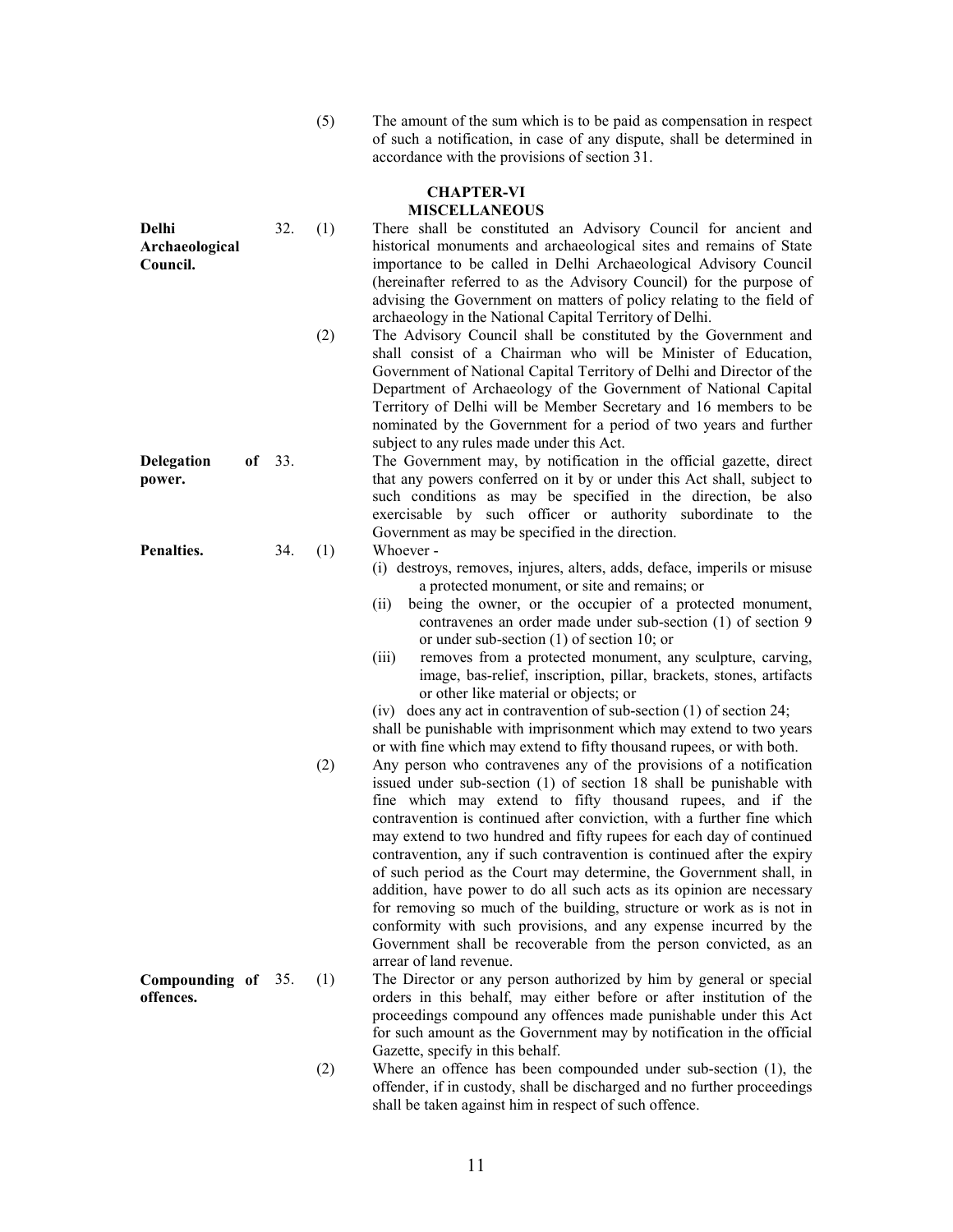| <b>Jurisdiction</b><br>to<br>try offences.<br>Certain offences<br>to be cognizable. | 36.<br>37. | No Court inferior to that of a Metropolitan Magistrate shall try any<br>offence punishable under this Act.<br>Notwithstanding anything contained in section 29 of the Code of<br>Criminal Procedure, 1973 (II of 1974), any offence under clause (i) or                                                                                                                                                                                                                                           |
|-------------------------------------------------------------------------------------|------------|---------------------------------------------------------------------------------------------------------------------------------------------------------------------------------------------------------------------------------------------------------------------------------------------------------------------------------------------------------------------------------------------------------------------------------------------------------------------------------------------------|
| Special provision<br>regarding fine.                                                | 38.        | clause (iii) of sub-section (1) of section 34, shall be deemed to be a<br>cognizable offence within the meaning of that Code.<br>Notwithstanding anything contained in section 31 of the Code of<br>Criminal Procedure, 1973 (II of 1974), it shall be lawful for any<br>Metropolitan Magistrate to pass a sentence of fine exceeding two<br>thousand rupees on any person convicted of an offence, which under<br>this Act is punishable with fine exceeding two thousand rupees.                |
| <b>Recovery</b><br>оf                                                               | 39.        | Any amount due to the Government from any person under this Act                                                                                                                                                                                                                                                                                                                                                                                                                                   |
| amount due<br>to<br>Government.                                                     |            | may, on a certificate issued by the Director, be recovered in the same<br>manner as an arrear of land revenue.                                                                                                                                                                                                                                                                                                                                                                                    |
| Power to declare<br>protected                                                       | 40.        | If the Government is of the opinion it is no longer necessary to protect<br>any protected monument or protected area, it may, by notification in                                                                                                                                                                                                                                                                                                                                                  |
| monument,<br>and                                                                    |            | the official Gazette make a declaration to that effect and thereupon                                                                                                                                                                                                                                                                                                                                                                                                                              |
| protected area to                                                                   |            | such monument or area shall cease to be a protected monument or                                                                                                                                                                                                                                                                                                                                                                                                                                   |
| be no longer such<br>monument<br>0r                                                 |            | protected area, as the case may be.                                                                                                                                                                                                                                                                                                                                                                                                                                                               |
| area.                                                                               |            |                                                                                                                                                                                                                                                                                                                                                                                                                                                                                                   |
| Power to correct<br>mistakes, etc.                                                  | 41.        | Any clerical or typographical mistake, patent error or error arising<br>from an accidental slip or omission in the description of any<br>monument or archaeological site and remains declared to be protected<br>monuments or protected areas, as the case may be, under this Act<br>may, at any time, be corrected by the Director by notification in the<br>official gazette.                                                                                                                   |
| Protection<br>of<br>action<br>taken<br>under Act.                                   | 42.        | No suit for compensation and criminal proceeding shall lie against<br>any public servant for any action which is in good faith done or<br>intended to be done in good faith under this Act.                                                                                                                                                                                                                                                                                                       |
| Power<br>to make<br>rules.                                                          | 43.<br>(1) | The Government may, by notification in the official gazette and<br>subject to the condition of previous publication, make rules for<br>carrying out the purposes of this Act.                                                                                                                                                                                                                                                                                                                     |
|                                                                                     | (2)        | In particular, and without prejudice to the generality of the foregoing<br>power, such rules may provide for all or any of the following matters,<br>namely -                                                                                                                                                                                                                                                                                                                                     |
|                                                                                     | (a)        | the prohibition or regulation by licensing or otherwise of mining,<br>quarrying, excavating, digging, blasting or any operation of a like<br>nature which, in the opinion of the Government, has jeopardized or is<br>likely to jeopardize the safety of the monument, or the area, as the<br>case may be, near a protected monument or area or the construction of<br>buildings on land adjoining such monument or area and the removal<br>or unauthorized occupation, or construction activity; |
|                                                                                     | (b)        | the right of access of the public to a protected monument and fee, if<br>any, to be charged therefore;                                                                                                                                                                                                                                                                                                                                                                                            |
|                                                                                     | (c)        | the form and contents of the report of the Director under sub-section<br>$(2)$ of section 28;                                                                                                                                                                                                                                                                                                                                                                                                     |
|                                                                                     | (d)        | the form in which applications for permission under section 24 may<br>be made and the particulars which they should contain;                                                                                                                                                                                                                                                                                                                                                                      |
|                                                                                     | (e)        | the manner in which a claim shall be made under this Act and the time<br>within which it may be preferred;                                                                                                                                                                                                                                                                                                                                                                                        |
|                                                                                     | (f)        | the form and manner of preferring an appeal under this Act and the<br>time within which it may be preferred;                                                                                                                                                                                                                                                                                                                                                                                      |
|                                                                                     | (g)        | the manner of service of any order or notice under this Act;                                                                                                                                                                                                                                                                                                                                                                                                                                      |
|                                                                                     | (h)        | the manner in which excavations and other like operations for<br>archaeological purposes may be carried on;                                                                                                                                                                                                                                                                                                                                                                                       |